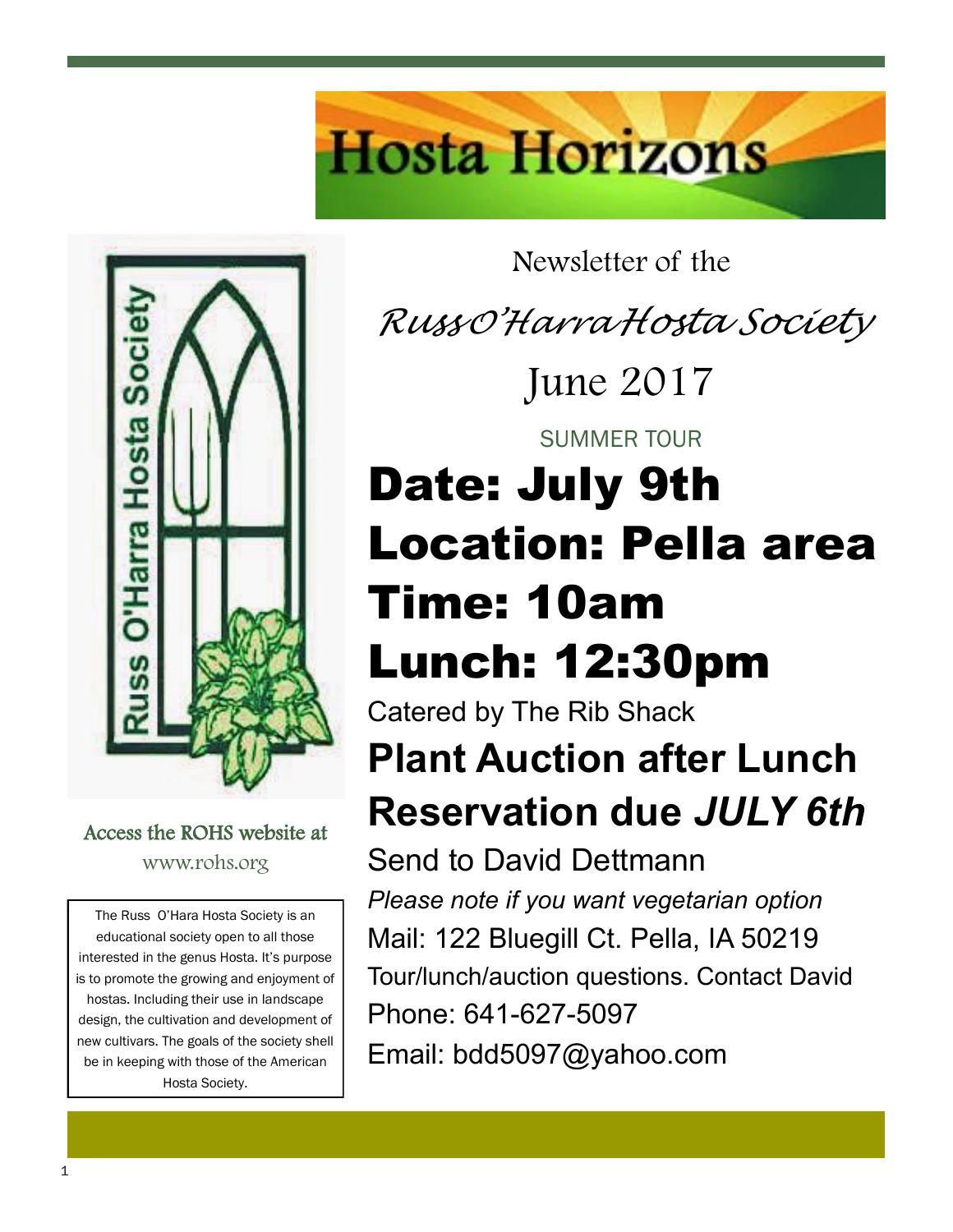## ROHS Officers

Janann Abels, President 308 SE 4th St Ogden, IA 50212 Janannro@netins.net 515-275-2405

Gary Garles, Ex-officio 2110 4th Ave S.E. Altoona, IA 50009 Gary Garles@boblenclandscaping.com 515-313-6841

#### Vacant,

### Vice President

David Dettmann, Treasurer 122 Blue Gill Court Pella, IA 50219 bdd5097@yahoo.com 641-627-5097

Marilyn Gleim, Secretary

14286 141st Street Dawson, IA 50066 gliemdm@msn.com 515-465-4407

Anne Lynam, Newsletter Editor 6589 SE 6th Ave Des Moines, IA 50327 parkk65@mchsi.com 515-265-0017

Donna Miller, Hospitality Co-Chair

1101 Walnut Avenue Creston, IA 50801 jpdm@coonvalleytelco.com 641-345-2821

Lisa Swanson, Hospitality Co-Chair

118 Jackson Street Orient, IA 50858 Lisa swanson@yahoo.com 641-337-56005

Lunch Location: Humeston Garden #3

Catered by Knoxville's "The Rib Shack"

Pulled Pork & Chicken sandwiches

Cowboy beans, southern style potato salad,

Desert, water & Ice Tea

With mid-auction "Dutch snack"

Vegetarian Option– Subway Sandwich

Cost \$14 per person Regular or Vegetarian Or bring your own lunch.

### **Bring:**

Lawn chairs, sunglasses, hats, bottled water, bug repellant, comfortable walking shoes, cash & checkbooks; if rain is forecast-also bring umbrellas and raingear. Event held unless severe weather occurs/highly probable.

### **Special Notes:**

**PLEASE** bring hosta, other plants, garden art, etc. as contributions for the ROHS Auction. Deliver auction items when at Ron Humeston's (Garden #3), where the auction will be held after lunch. This is our annual major fund-raiser for ROHS. At time of this writing, there are 35 special hosta harvested from the Trudy & Bruce Van Wyk's former "Holland Drive Gardens" and likely more will be recovered by the tour date. Most of these plants are mature clumps with multiple divisions, potted in sizes ranging from 3-10+ gallon pots, and many are very special hybrids and sports by Trudy. Examples are several "Dorothy Benedict" seedlings, "Striptease" sports, "Clown Smiles" sport, "Candy Dish" x "Astral Bliss" OP, "Blue Cascade" x "Plum Nutty" OP, and a few of David Dettmann's favorites- "No ID Seedling," and "Unknown." Many of these plants are very large, so please "bring" space to take your wonderful winners home!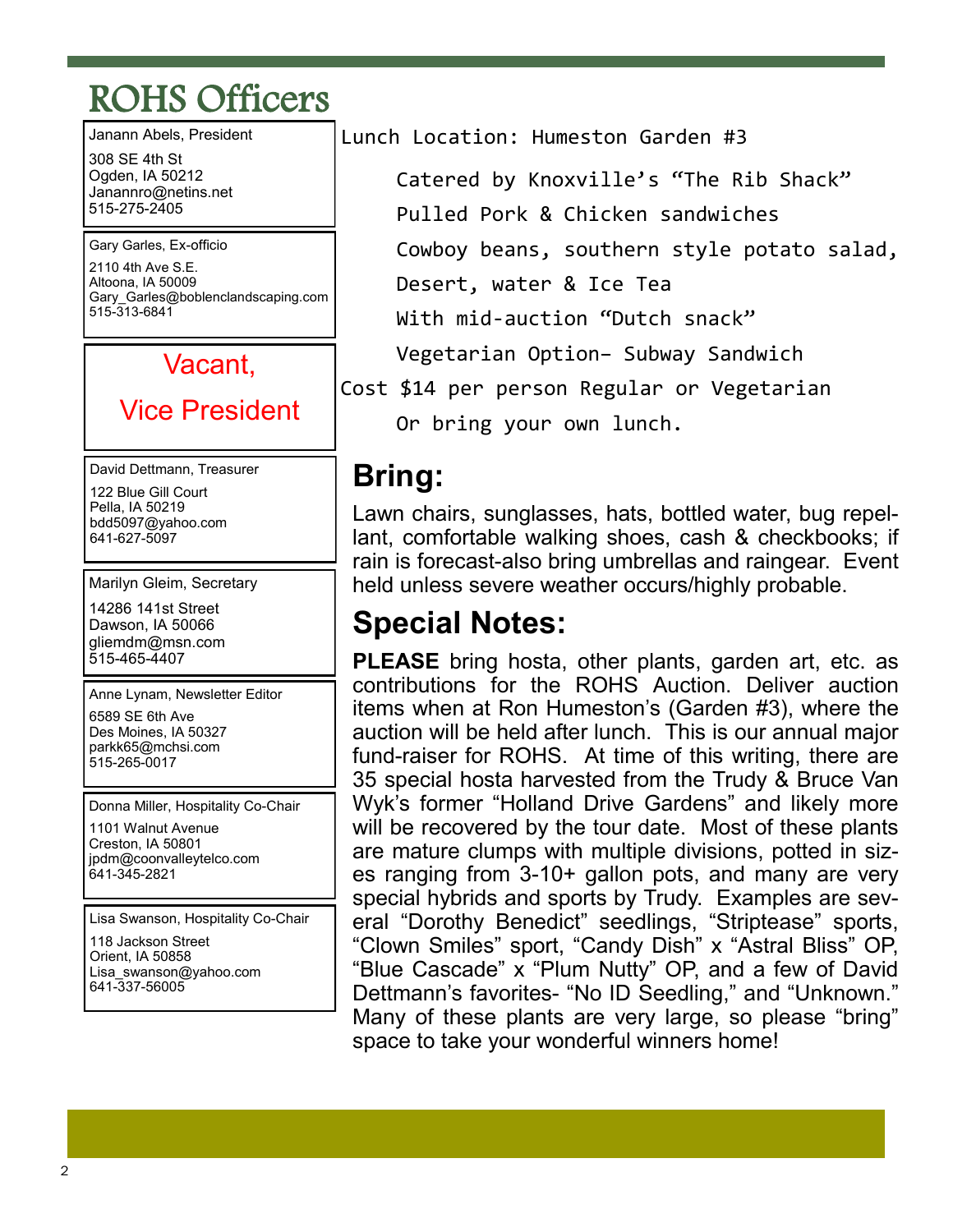#### #1: Connie's Rustic Garden

813 Park Lane, Pella. 641-628-4191. Parking is on north side of street.

Connie Dingeman's "Rustic Garden" lies on a small tree-lined hillside lot on the north side of Pella. She has collected and artfully placed over 400 hostas. Her garden reflects her enjoyment of visiting (shopping!) plant nurseries and attending local/regional/national hosta society plant auctions. A visit to her garden also reveals an eclectic collection of perennials and Japanese maples. Growing up in the country, Connie brought her love of rustic items into the garden with old tools from the farm. You will also notice that she loves bird houses. One of her favorite trees, a Tri-colored beech, was a Mother's Day gift several years ago. Her late husband, Gord, also brought several large rocks home from his job at a sand pit to help decorate their yard. Connie loves being a grandma and spending lots of time with her seven grandchildren. They love catching frogs in the neighbor's creek and putting them in Connie's ponds.

#### #2: Trudy & Bruce Van Wyk's 'Townie Garden

900 Big Rock Park Road, Pella. 641-780-5031. Parking is on north (?) side of street.

If you ever visited the Van Wyk's Garden when they were in Pella's East Dutchman's Landing, where they raised, bred, and sold hostas from their business "Holland Drive Gardens," you will quickly notice that they have scaled down "slightly." Moving from rural/suburban hilly 4 acres to a Pella condo with a small, flat, sunny, "freshly-developed" yard, resulted in plant-packed garden beds and the "Townie Garden." The neighbors wondered what was happening when five Columnar Oak trees were moved from Holland Dr. Garden and transplanted in town. Trees were not common in their new location, until the Van Wyk's "infected" their new neighbors with tree appreciation. Truckloads of plants from Holland Dr. were placed on their new patio before Trudy & Bruce had even moved themselves. There is limited shade in the new garden, so hosta plantings had to be creative. Look under shrubs and perennials to find hidden hostas! You will find many of their award-winning hybridized hosta seedlings and a scattering of registered/named hostas. The back garden is a cottage garden style-an informal garden with a variety of perennials from their past garden. Sun gardens feature daylilies, a small rock garden, and an array of succulents. At the corner of the garden shed is a small rock fairy garden which supplies joy for neighbor girls. During the two years of "Townie Garden," the girls have developed much interest in the flower beds, often looking for fairies in the forming flower buds. The girls also enjoy creating art projects with the flower petals during "Patio Time" gatherings, joined with their parents. "Patio Time" is a special feature at the "Townie Garden" and you will be able to enjoy a cold refreshment served there during the tour! When you walk up the driveway at "Townie Garden," it is hard to imagine this is a gardeners' home, as the gardening focus is on the side and back of the yard. Please stroll into the back garden! Bruce & Trudy miss the 4 acres of gardening the beautiful beds created over 18 years at Holland Dr., but not the work it took to maintain it.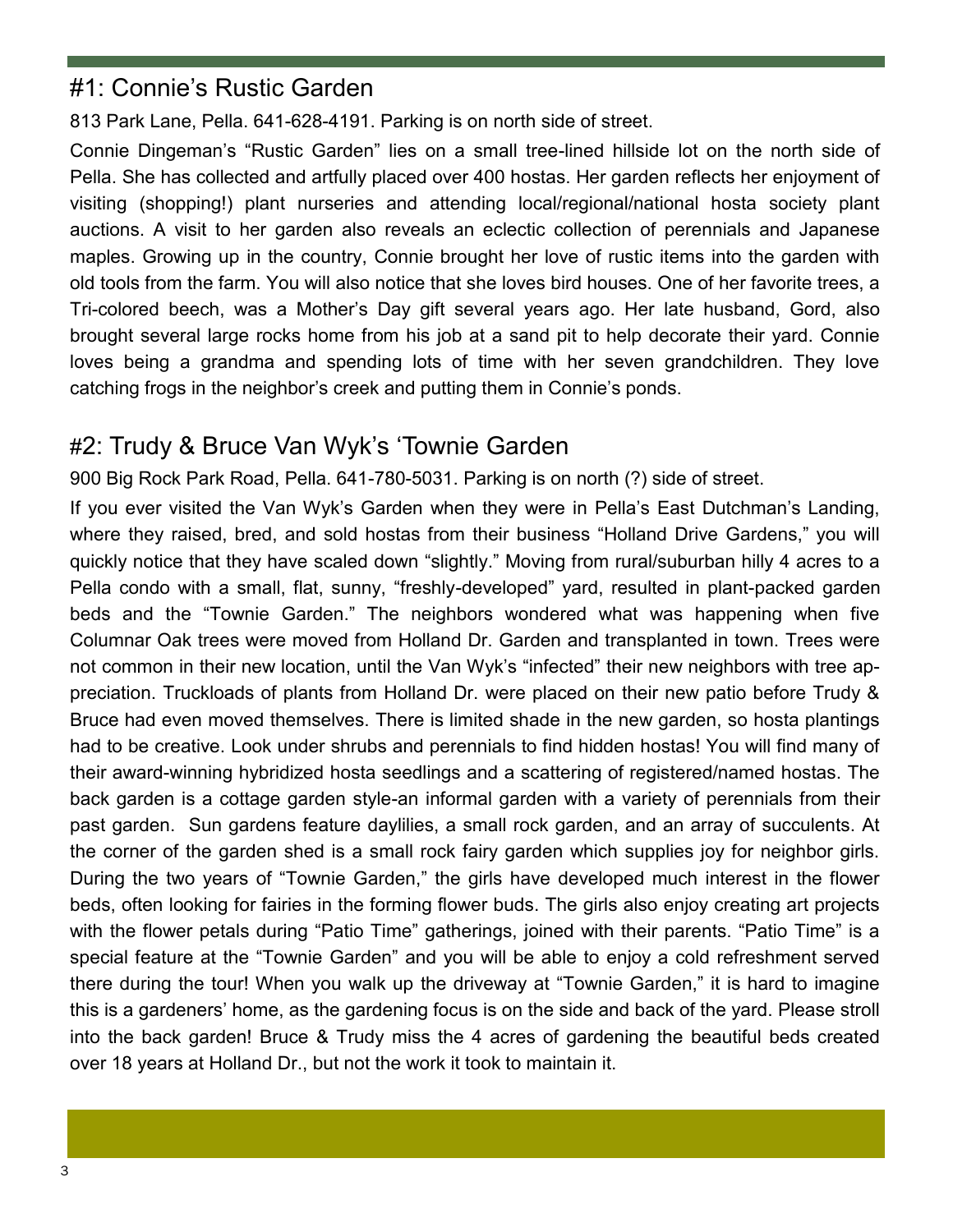#### #3: Ron Humeston's "Marvelous Marlys' Memorial Garden"

104 Blue Gill Ct., Pella. 641-780-5033. Parking along Blue Gill Ct. and Holland Dr.

(Note it is spelled both Blue Gill and Bluegill)

Ron has passionately and meticulously maintained the splendid shade gardens developed by his partner Marlys Anderson and himself, a daunting task since her passing several years ago. He began cleaning and mulching the gardens this year in February and had the gardens "tour-ready" by March, even before the Pella tour concept was developed. His fretting about possible weeds might be reduced by the advice to visitors "if you see a weed that offends you, I'm not offended by you pulling it." Marlys kept detailed records, labels, and pictures for each numbered bed; some labels have wandered away. The gardens feature many mature clumps of a huge number of specimens, grown from those collected on plant buying trips and at hosta society auctions with her traveling hostaholic friends, especially Connie Dingeman and Cindy Schnoebelen. Their cars returned home from such trips crammed with plants, often with plants sitting on passengers' laps and in between their feet. The Humeston yard had a somewhat unusual divided focus: Marlys had the shadier south side and Ron had the sunnier north side, but Maryls did integrate several hosta beds into Ron's side. Ron's side is highlighted by a water feature of a small upper pond, waterfall stream and lower pond, as well as various conifers, grasses, and other plants. He is still deciding if the giant foxtail area ("they look nice") will be sacrificed for a wildflower area "to be developed." Enjoy your stroll on the pathways around and thru the various gardens, sit on a bench, and remember Marvelous Maryls' laugh, smile, & gardening passion and skill. And appreciate and enjoy Ron's dedication and mulching!

#### #4: David & Betsy Dettmann's "Good Intentions & Type-B Gardens"

122 Blue Gill Ct., Pella. 641-627-5097. Parking along Blue Gill Ct. and Holland Dr.

NOTE: This garden will be un-hosted as David & Betsy will be at the Ron Humeston garden to manage plant auction, lunch, membership, & registration tasks.

Please wander around at your leisure (and assuming your own risk); there may be some signs to help you self-guide. David is a retired psychologist and admits he has features of "Type-B" personality (such people have many projects going & unfinished-with no anxiety, think "big picture," more abstract, are not focused on time/deadlines). Type-B people are usually married to Type-A persons, but also most people are some features of Type A and B, but still, this means Betsy is more of the Type A? The result is our garden is full of "Good Intentions" with Betsy having organized sun gardens and frets about weeds and pests, and David has shady gardens reflecting "differently-organization" and numerous well-intended projects. There are many started projects: examples include vegetable garden expansion and re-fencing, additional tiers of railroad tie shade gardens behind the garage, some hosta gardens have been cleaned, several rock & material piles for a future pond/stream underneath a future (B-"you said this was going to be built in 2016") three-season room extended off the existing south deck, piles of "someday I'll need this" items, and a clean-up of a large locust tree toppled by a 9/16 windstorm. Hosta plants may have labels, some of which are correct; some may be mulched. Unlabeled hosta are correct, and some may be mulched.

Enjoy our (David's) "Good Intentions!"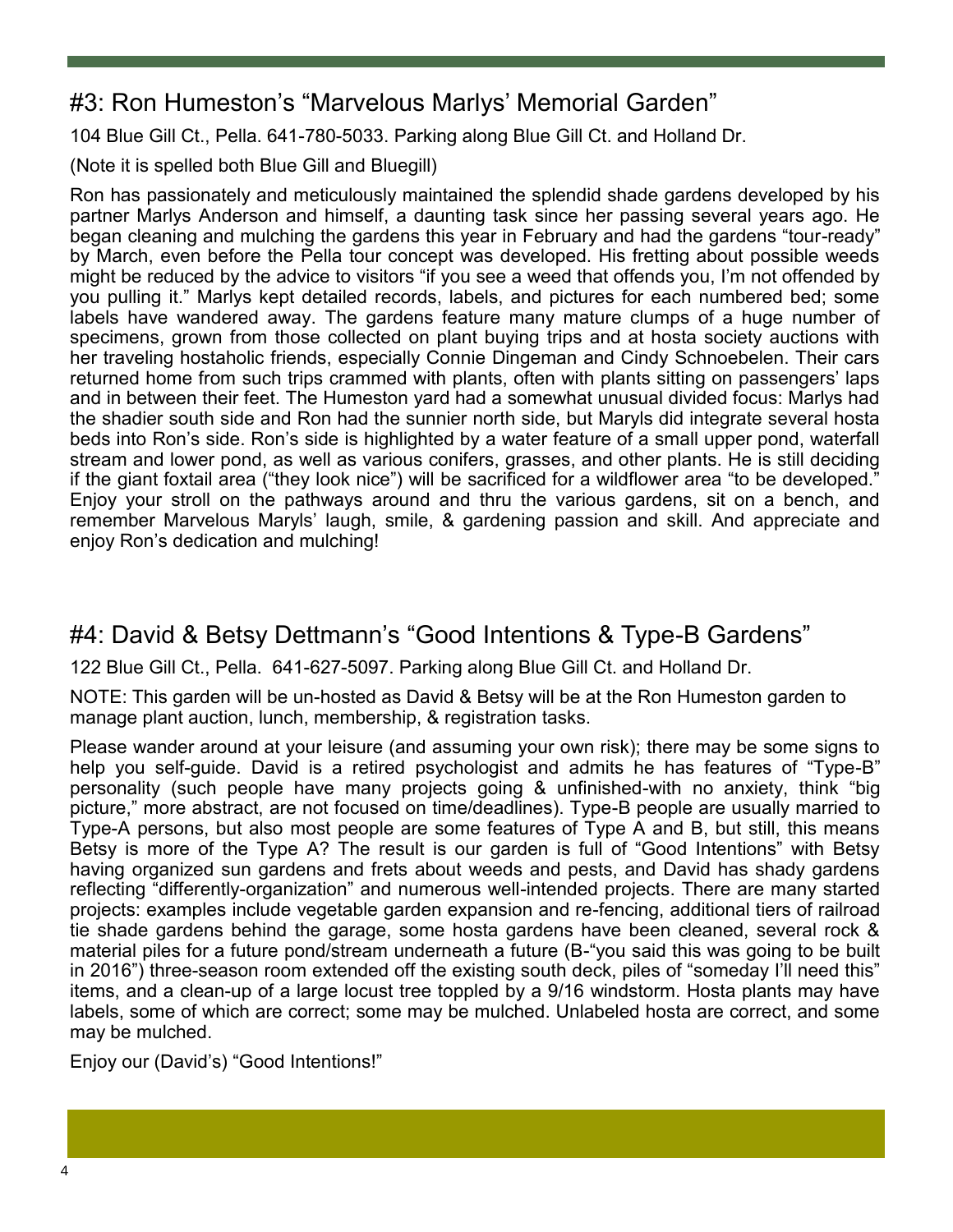**Directions** 

IA 163 from Des Moines

#### **Garden #1 811 Park Lane, Pella**

Take exit 40 and turn left (crossing the bridge) onto Washington St. (1.8 mi)

Turn left onto Broadway St. (1 mi)

Turn left onto Park Ln. 4th house (brown) on the left. Parking on north side of street

#### **Garden #2 900 Big Rock Park Rd.**

Return to Broadway St. and turn left (head north)

Turn left on Big Rock Rd.

Condo house (right side) has 2 "Princeton Maple" (yellow leaves) Gardens along east side and back of condo. Parking on north ? side of street

#### **Garden #3 104 Bluegill Ct and Garden #4 122 Bluegill Ct**

Return to Broadway St (1.2 mi)

Turn right onto Washington St (CO HWY G28 )(5 mi)

Restroom opportunities at Walmart, Casey's, Arby's etc along Washington St

Turn right on Holland Dr followed by left onto Bluegill Ct

Parking along Bluegill Ct and Holland Dr.

Garden #3 is 2nd house on the left and garden #4 is a log home below street level at end of cul-de-sac.

Hosta Help Needed.

Anne was contacted by Jerry Thorne. He was a friend of Russ O'Harra and has many of his hostas. He has an acreage in the Saylorville area and is getting older. He contacted the club to see if anyone would be available to advise Jerry on how to clean up his hosta beds in exchange for splits of some of his hostas. If you would be able to help.

Contact Anne Lynam at [parkk65@mchsi.com](mailto:parkk65@mchsi.com) or 515-265-[0017.](tel:(515)%20265-0017)